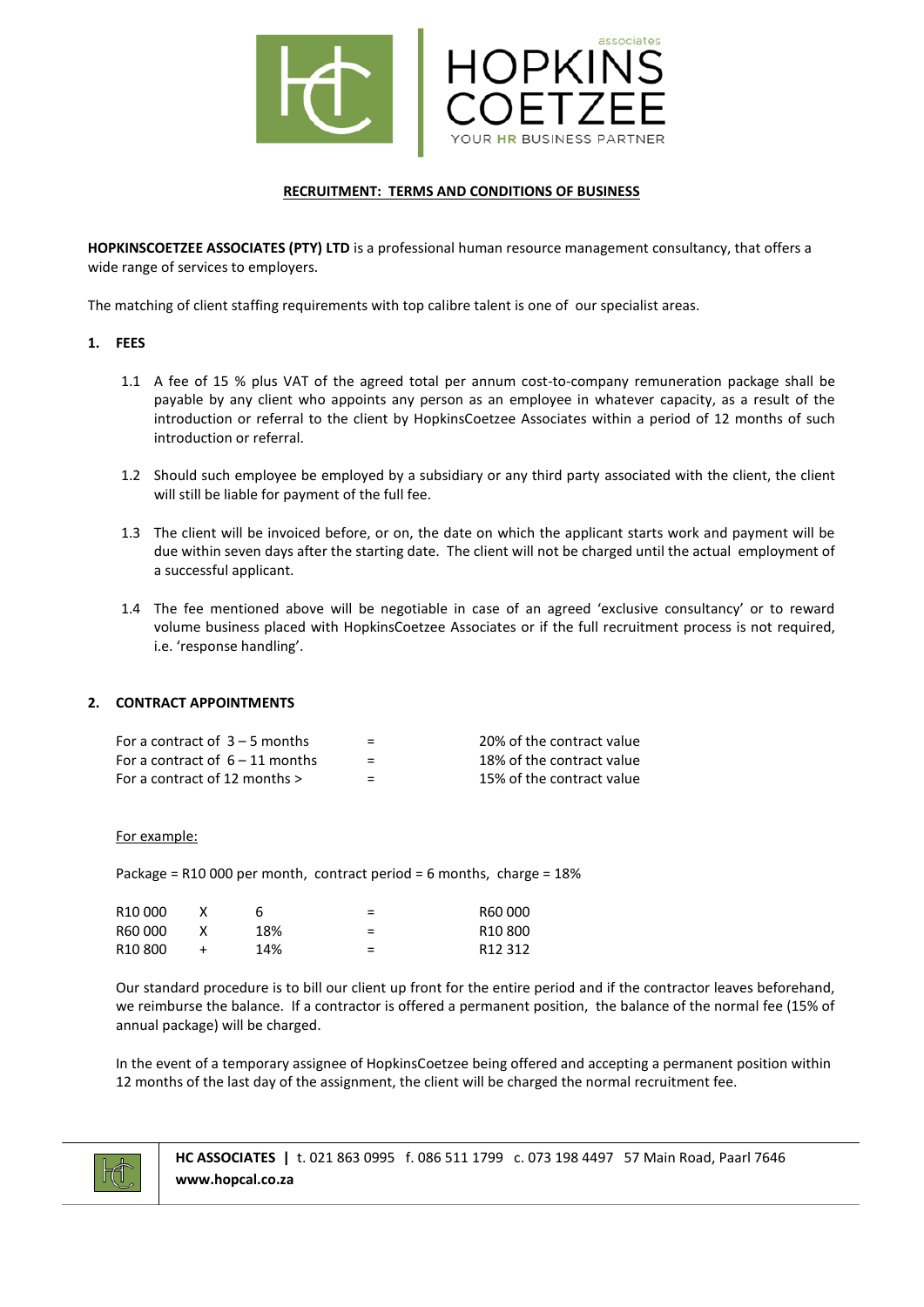### **3. GUARANTEE**

- 3.1 Should employment of a candidate be terminated within 3 months after commencement, we will endeavor to replace the candidate at no extra cost. However, if we can not find a suitable replacement within 2 months, 50 % of the fee will be refunded.
- 3.2 To validate this guarantee, payment is required within 7 days.
- 3.3 No replacement or rebates will be offered in case of redundancy or retrenchment.

### **4. OTHER COSTS**

- 4.1 Advertising, testing, travelling, etc., are not included in the fee above and will be agreed with the client before any costs are incurred.
- 4.2 Please note that it is normal procedure for us to conduct confidential search assignments ("head-hunting") and that no extra fee or advance payments will be applicable.

#### **5. GENERAL**

- 5.1 HopkinsCoetzee Associates (Pty) Ltd, a BEE Level Four Contributer (**BEE 9403621)**, fully subscribes to the principles of the Employment Equity Act and all other relevant labour legislation. We are registered as a Private Employment Office with the Department of Labour (**WC PRL 2017/02/05**) in terms of section 24 of the Skills Development Act, 1998. (Certificates available upon request)
- 5.2 We are committed to a complete one-stop service to employers and with the assistance of our carefully selected specialist associates (where necessary), could assist employers with all their human resources needs.